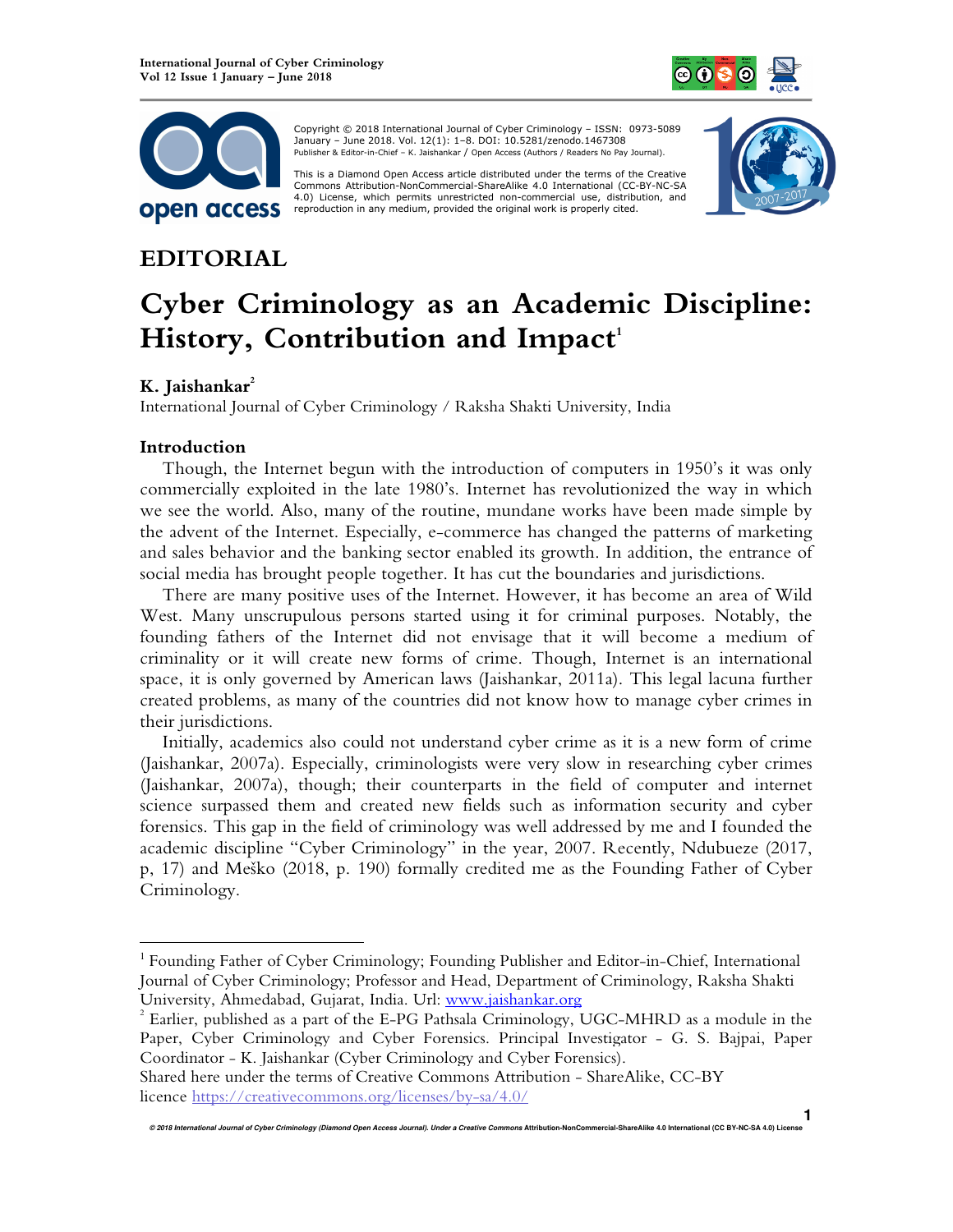#### **1. History, Evolution and Definition**

Cyber space has been exploited by many fields of study; however, criminology was too late to explore this space and address the new form of criminality called cyber crime. I addressed the causation of cyber crime and found a new academic sub-discipline of Criminology called "Cyber Criminology" in 2007, with the launch of a journal; the International Journal of Cyber Criminology (www.cybercrimejournal.com). I academically coined the term "Cyber Criminology" and defined cyber criminology as *ʺthe study of causation of crimes that occur in the cyberspace and its impact in the physical space"* (Jaishankar, 2007a, para 1).

**Figure 1** 



**Cyber Criminology** 

As an academic discipline, cyber criminology encompasses multidisciplinary field of inquiry - criminology, sociology, psychology, victimology, information technology and computer / internet sciences. "At its core, cyber criminology involves the examination of criminal behavior and victimization in cyber space from a criminological or behavioral theoretical perspective" (Jaishankar, 2010, 2011b; Ngo & Jaishankar, 2017, p. 4). I created this new field within the larger ambit of criminology for two main reasons. "First, the body of knowledge that deals with cyber crimes should not be confused with investigation and be merged with cyber forensics; second, there should be an independent discipline to study and explore cyber crimes from a social science perspective" (Jaishankar, 2010, p. 26).

Now, the discipline of cyber criminology is more than ten years old and it has successfully entered the portals of academia in the form of courses starting from minor/major courses (University of Alabama, Regis University, Saint Anselm College and Purdue University, USA offer a minor in Cyber Criminology and Florida State University, USA offers a major in Cyber Criminology) to bachelor of science (B.S.) in cyber criminology and security studies (Indiana State University, USA) and Associates in Arts (A.A) Degree in Cyber Criminology (at Arizona Western College, USA). Many of the Universities in the United States have recruited Assistant Professors in the field of Cyber Criminology. Also, many doctoral researchers are involved in research on Cyber Criminology.

Source: P. Madhava Soma Sundaram, & Syed Umarhathab (2011a) p. xxi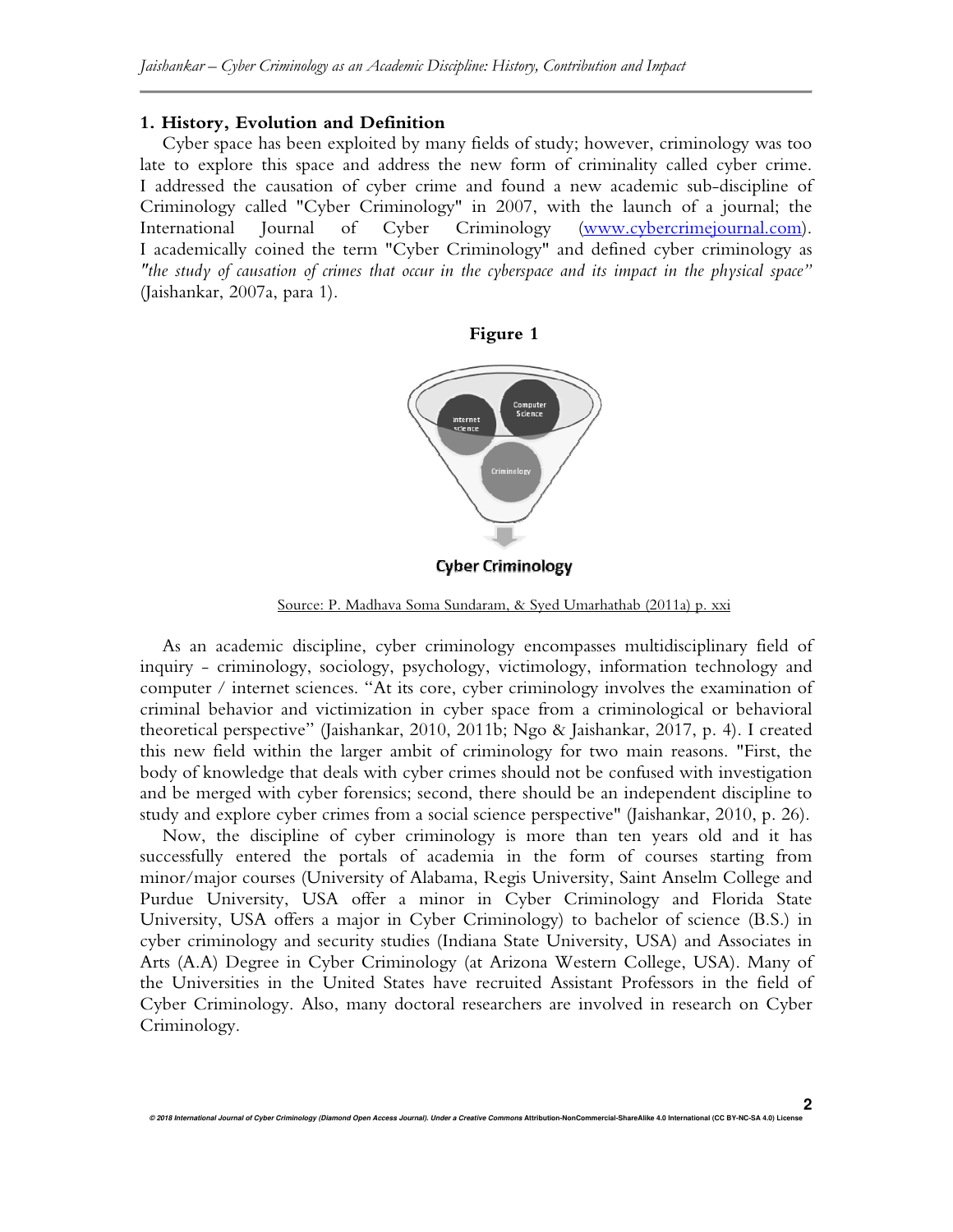

#### **2. Contribution and Impact**

Though the field of cyber criminology has many contributions and it has immense impact, only two of the major contributions and its impact are discussed here. They are: *a. International Journal of Cyber Criminology and b. Space Transition Theory of Cyber Crimes.* 

## *a. International Journal of Cyber Criminology: A Journal nonpareil for the advancement of the field of Cyber Criminology*

Cyber Criminology as an academic sub-discipline of criminology was born with the launch of the International Journal of Cyber Criminology (ISSN: 0974 – 2891, www.cybercrimejournal.com), by me in 2007. This multidisciplinary journal is published "biannually and devoted to the study of cyber crime, cyber criminal behavior, cyber victims, cyber laws and cyber policy" (Jaishankar, 2007a, 2010). This journal is solely dedicated to the publication of papers purely from social science perspective of cyber crimes. However, some moderate technical articles are also accepted for publication in this journal when they have an aim to advance cyber policy to prevent cyber crimes. The International Journal of Cyber Criminology is a unique open access journal. This journal follows the Diamond open access policy. Unlike many other open access journals which charge heavily on their authors, the International Journal of Cyber Criminology does not charge its authors or the readers as this journal believes in social justice and it is free to anyone who has an access to the internet.

This journal is indexed in several prestigious databases. Scopus and Directory of Open Access Journals (DOAJ) are some of the prestigious databases that have included this journal. The Scopus reviewers' have highly commended this journal for its inclusion in the Scopus database: *"The papers published here are well-done and reasonably well cited, so, I am recommending that the journal be accepted for inclusion in Scopus"* (on personal communication to the Editor-in-Chief, Professor K. Jaishankar). This journal is currently under the consideration for Journal Impact Factor of the Clarivate Analytics (Already indexed in Emerging Sources Citation Index). This journal presently follows Hirsch's h-index for Journal impact and the current h-index is 30 and the 2017 Cite Score of Scopus is 2.00. The International Journal of Cyber Criminology has improved the Cite Score of Scopus from 0.45 (2013) to 2.00 (2017) and improved in ranking from 202nd position (out of 548 criminology journals) to 36th position. The International Journal of Cyber Criminology is also listed as an essential or additional reading in several cyber crime courses across the world. Also, recently (2017), the University Grants Commission (UGC) India, has listed the International Journal of Cyber Criminology in its approved list of journals.

Notably, the International Journal of Cyber Criminology is reviewed by Cheryl LaGuardia, Research Librarian, Widener Library, Harvard University, USA for the Magazines for Libraries, ProQuest LLC, USA. She opines: The Journal "material comes from authors around the world, and is heavily referenced and targeted for academic use. The journal is indexed in Criminal Justice Abstracts and SCOPUS and will be of interest to theoretical researchers in cyber crime and Internet-based criminality" (2016, para 2). Also, in 2011, I brought out a special edited volume (a book) of selective articles of the International Journal of Cyber Criminology and it is titled as *"Cyber Criminology: Exploring Internet Crimes and Criminal Behavior"* and it published by CRC Press, Taylor and Francis Group, USA.

Ten Years back, Bachmann (2008) asserted: "the strongest indicator of the … establishment of cyber criminology as a distinct subsection within criminology is that the

**© 2018 International Journal of Cyber Criminology (Diamond Open Access Journal). Under a Creative Commons Attribution-NonCommercial-ShareAlike 4.0 International (CC BY-NC-SA 4.0) License**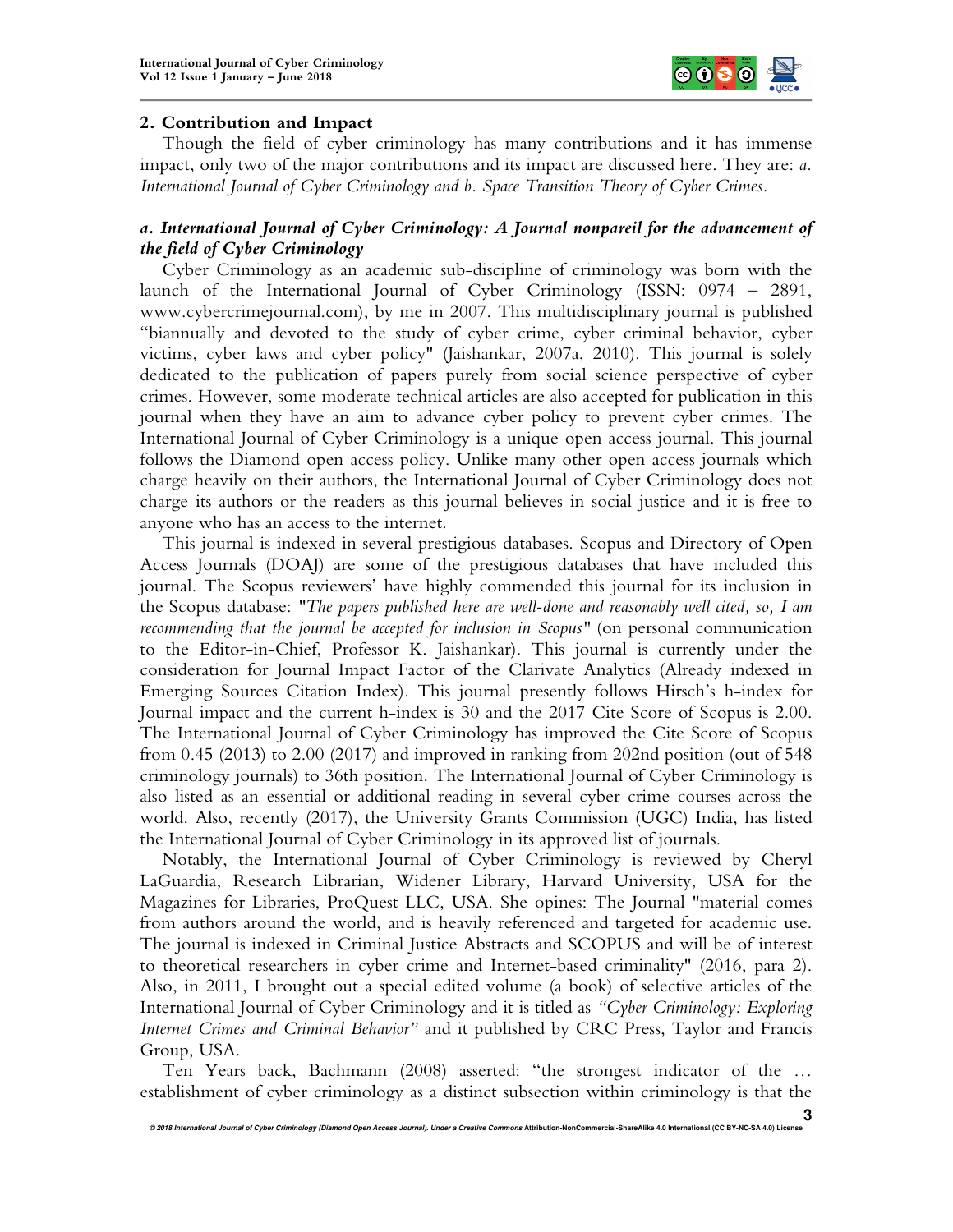first interdisciplinary research journal dealing exclusively with cybercrime, the International Journal of Cyber Criminology, was first published in January 2007… by Jaishankar". The International Journal of Cyber Criminology is now commemorating its decade of existence and has reached its aim to become a "nodal centre to develop and disseminate the knowledge of cyber crimes to the academic and lay world," from a social science perspective.

#### *b. Space Transition Theory of Cyber Crimes: A unique Theory to further the discipline of Cyber Criminology*

There are many scholars who attempted to address the causation of cyber crimes with traditional theories such as Social Learning Theory, Routine Activities Theory and Drift and Neutralization theory. However, they were not fully successful in their explanation of cyber crimes, as the cyber space is altogether a new space and cyber crime is a new form of crime (Yar, 2005; Jaishankar, 2007b, 2015). The Space Transition Theory of Cyber Crimes (2008) was propounded by me because I found that there is no theory that is specifically created to address the causation of cyber criminality. I first presented this theory at the John Jay College of Criminal Justice, The City University of New York, USA, in 2007. Later, I published this theory as a chapter in a book titled *"Crimes of the Internet"* edited by Frank Schmalleger and Michael Pittaro (2008), and published by Prentice Hall, USA.

The Space Transition Theory of Cyber Crimes (2008) advances the field of Cyber Criminology. "Space Transition Theory" is an explanation about the nature of the behavior of the persons who bring out their conforming and non-conforming behavior in the physical space and cyber space (Jaishankar, 2008, pp. 292-296). Space Transition Theory argues that, people behave differently when they move from one space to another" (Jaishankar, 2008, pp. 292-296). For a detailed discussion on the theory please see Schmalleger and Pittaro (2008).

#### **3. Appreciation**

Bachmann (2008) emphasized that the growth of the field of cyber criminology is seen by two strong indicators. One, the launch of the exclusive journal, the International Journal of Cyber criminology in 2007 and two, the significant growth of scholarly publications in the form of books, journal articles and book reviews in the area of cyber crime/cyber criminology in the past ten years of the establishment of the field of cyber criminology by me. Moore (2010) has dedicated a chapter on "Cyber Criminology" in his book titled *"Cybercrime Investigating High-Technology Computer Crime"*. Stalans and Finn (2016, pp. 502-503) values: "The field is young, but has begun to amass scholarship on many forms of cyber crime, including book collections featuring research throughout the globe (e.g., Jaishankar, 2011b; Kshetri, 2013; Wall, 2007) and *Twelve* (emphasis mine) reviews on the current state of knowledge" (Bachmann, 2008; Choi, 2015; Diamond & Bachmann, 2015; França, 2018; Holt & Bossler, 2014, 2016; Jahankhani, 2018; Maras, 2016; Ndubueze, 2017; Nhan & Bachmann, 2010; Ngo & Jaishankar, 2017; Stalans & Finn, 2016).

**4**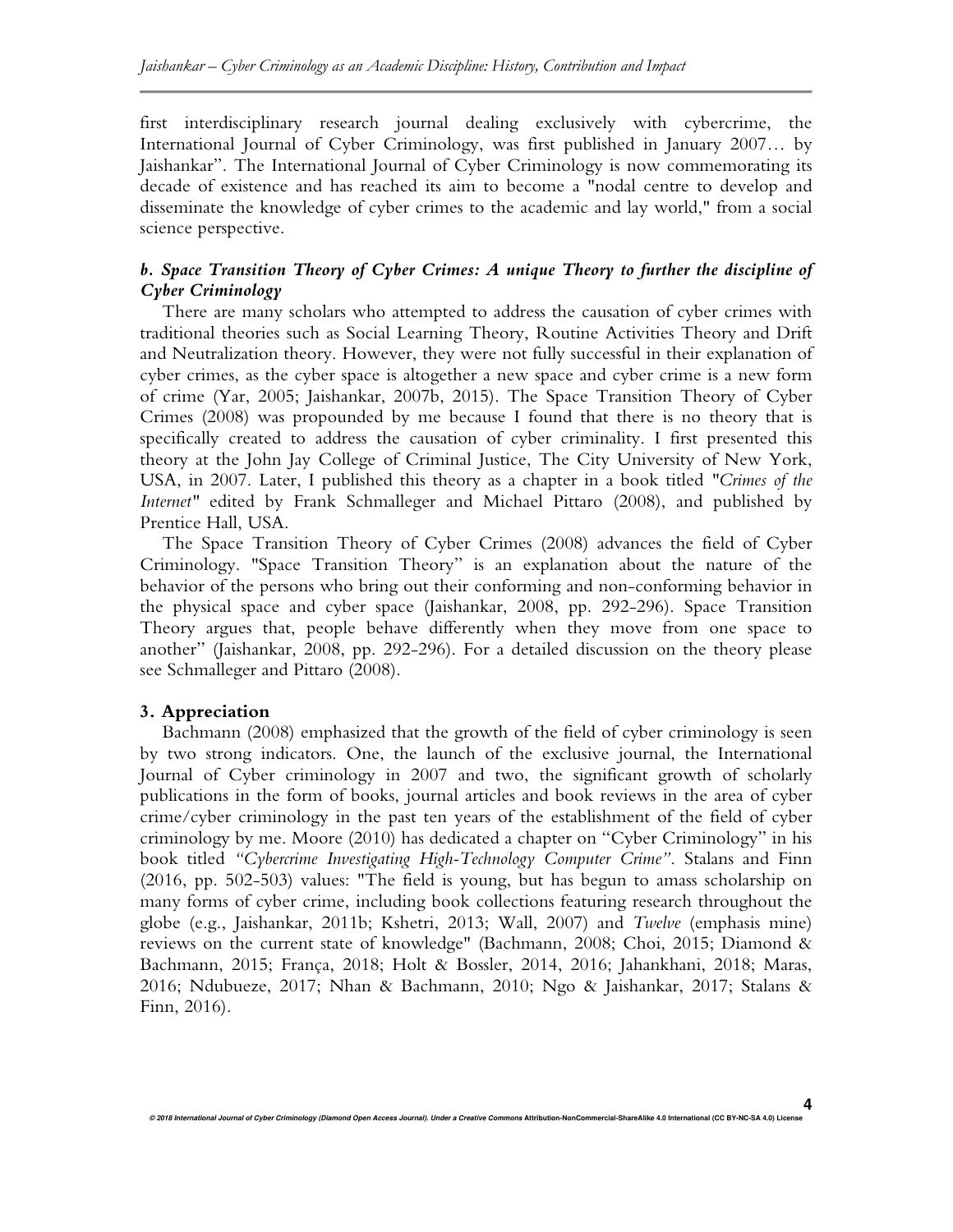

#### **4. Challenges**

There are many challenges in the establishment of an academic discipline such as Cyber Criminology. Jaishankar (2010, p. 27) has identified three challenges (a) issues in teaching, (b) research in cyber criminology, and (c) professionalization of the discipline. Later, in 2015, Diamond and Bachmann identified one more challenge, i.e., d) Marginalization by mainstream Criminology.

# *(a) Issues in Teaching*

The contemporary teaching of cyber crimes is separately done by cyber security/forensics specialists, cyber lawyers and cyber criminologists. Jaishankar (2010) feels that current teaching in cyber criminology is compartmentalized and will be of no use. He laments that this compartmentalized teaching will stunt the growth of fields of cyber criminology and also cyber forensics/security, as professionals will be developed only with lopsided knowledge of cyber crimes. Further, he recommends for a holistic teaching, where the curriculum should be a blend of social science, law and technology. He emphasized the "strong need for holistic professionals who have a collective knowledge of cyber criminology, law, and forensics and who can take cyber criminology to the next level (Jaishankar, 2010, p. 27).

## *(b) Research in Cyber Criminology*

In the post establishment period of Cyber Criminology (2007) research in this field has advanced. There are now several journal and book publications in this field. The papers published in the International Journal of Cyber Criminology serves as a great repository to the field of Cyber Criminology. However, due to lack of data, empirical research in this field has not enhanced. Though, it is easy by cyber criminologists to identify victims of cyber crimes, it is difficult for them to get offender samples. Hence, with minimum sample size of cyber offenders, only theoretical/qualitative research is done. This is one of the significant challenges which need to be addressed by the future cyber criminologists. However, surplus empirical research (Qualitative and Quantitative) are done in the area of cyber victimization. This also has paved way for the creation of cyber victimization theories such as "Irrational Coping Theory of Cyber Victimization" (Halder & Jaishankar, 2015) and a *new sub-field* "Cyber Victimology", defined by Jaishankar (2015) as "*the study of forms of online victimization, its impact on victims, and responses of society and systems"* (*found by me in 2015 – presented at the 15th World Society of Victimology Symposium, July 5-9, 2015, at Perth, Australia*) and further being developed as a Book (Jaishankar & Halder, forthcoming).

#### *(c) Professionalization of the Discipline*

Creation of jobs is one of the major challenges that cyber criminology face. To meet this challenge, cyber criminology needs to include more practicals in the curriculum. Mere theoretical approach will not develop holistic professionals. "The amalgamation of cyber criminology, laws, and computer forensics can pave a new pathway for new jobs in the field of cyber criminology" (Jaishankar, 2010, p. 28)

# *d) Marginalization by mainstream Criminology*

Though, Nhan and Bachmann (2010), feels that "Cyber criminology is slowly emerging from a niche area that is often marginalized by mainstream criminology to one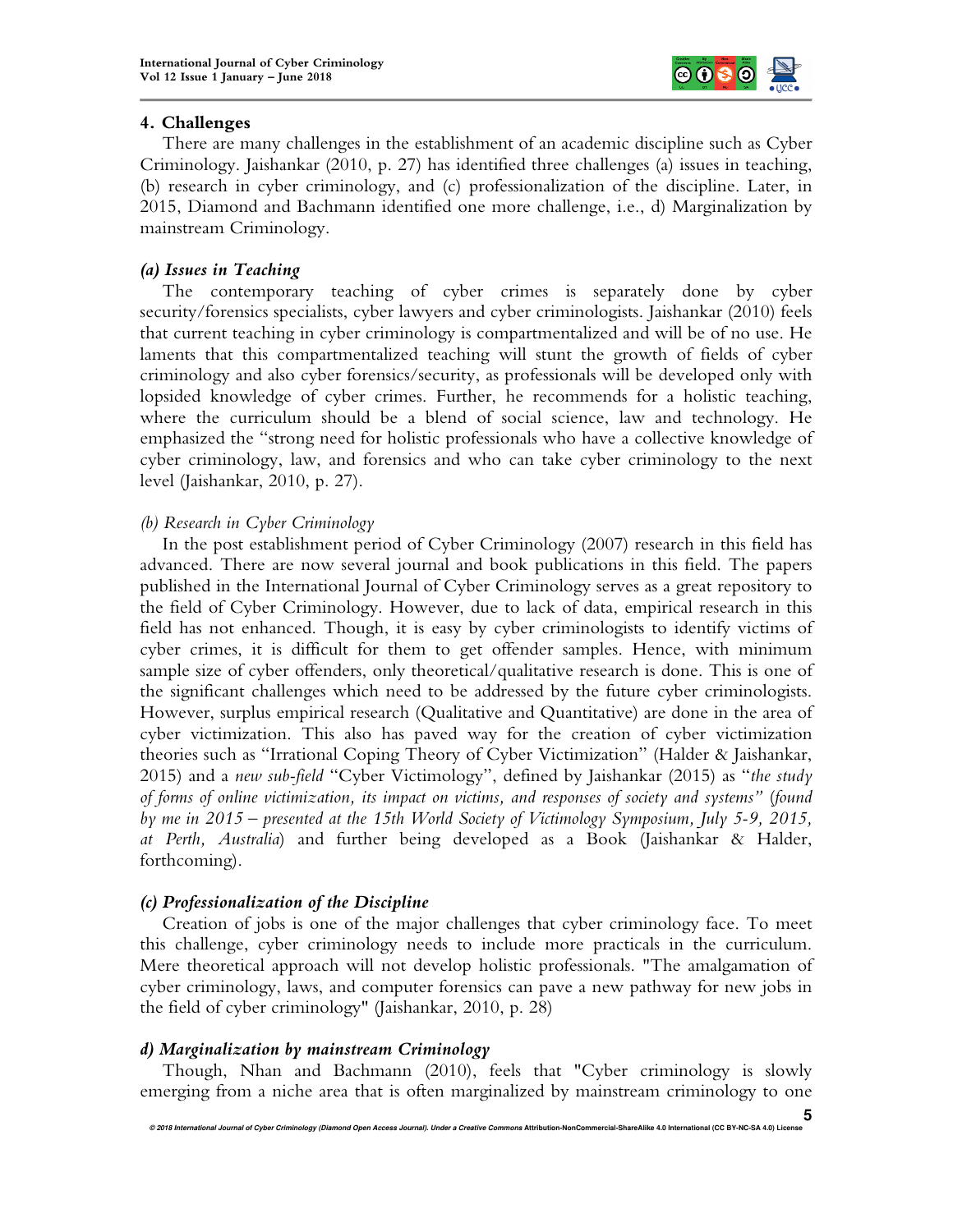of high importance" (p. 175) "it is still neglected and marginalized by mainstream criminology" (Diamond & Bachmann, 2015; Ngo & Jaishankar, 2017, p. 5). There may be a symbolic reason for the neglect of cyber criminology by the mainstream criminology. Most of the conventional criminologists are digital immigrants (people born before 1985 and have adopted digital technology later) and barring a few, many are not interested to address the issue of cyber crime, as they endure generation gap problems. Except a handful of researchers (they are digital immigrants), many have not ventured in to the field of cyber criminology nor do they profess this field or acknowledge cyber criminology as a distinct discipline. Also, some of the cyber criminologists feel that conventional criminologists are not knowledgeable or have expertise in fields such as cyber forensics and information security or cyber policy (Holt, Bossler & Spellar, 2015) and they feel that criminologists only look "cyber crime from a sociological perspective" (Holt, Bossler & Spellar, 2015, p. 309). However, in the near future, this challenge will be met by the Digital Natives (*a term coined by Marc Prensky (2001), meaning, people born during or after the rise of digital technologies*). The digital native cyber criminologists will understand the technology better than the digital immigrant criminologists and they will have a multidisciplinary approach and will take the discipline of cyber criminology to greater heights.

#### **Conclusion**

The growth of the field of Cyber Criminology is imperative as there is a surge of cyber crimes in the past decade. Ngo and Jaishankar (2017, p. 5) feels that: "Advancing the field of cyber criminology is a salient and pertinent area of inquiry (Jaishankar, 2010) because unlike traditional crime or crime committed in the physical world, cyber crime or crime committed in the virtual world has the potential of causing tremendous damage, both tangible (i.e., economic loss) and intangible (e.g., the unauthorized use of personal data)." Moore (2012, p. 283) feels that: "There is no denying that this area of criminology (cyber criminology) is extremely exciting and certain to become a well-researched area of criminal behavior". It is envisaged that the field of cyber criminology will grow to a greater extent and there will be no more neglect or marginalization of mainstream criminology. "More so, the discipline of cyber criminology will remain central to the search for answers to the astounding questions of law and order in the twenty-first century cyber space" (Ndubueze, 2017, p. 70).

#### *Acknowledgement*

*I sincerely thank Ms. Leepaxi Gupta, the new Editorial Assistant of the International Journal of Cyber Criminology (IJCC), for significantly assisting me in formatting and copyediting the articles. She was burning the midnight oil to finish the formatting work of this issue. The Editorial Board of IJCC offers its earnest thanks to her.*  Ĵ

#### **References**

Bachmann, M. (2008). What makes them Click? Applying the rational choice perspective to the hacking underground. Doctoral Dissertation Submitted to the University of Central Florida. Retrieved from http://etd.fcla.edu/CF/CFE0002258/Bachmann\_Michael\_200807\_PhD.pdf.

© 2018 International Journal of Cyber Criminology (Diamond Open Access Journal). Under a Creative Commons Attribution-NonCommercial-ShareAlike 4.0 International (CC BY-NC-SA 4.0) Licens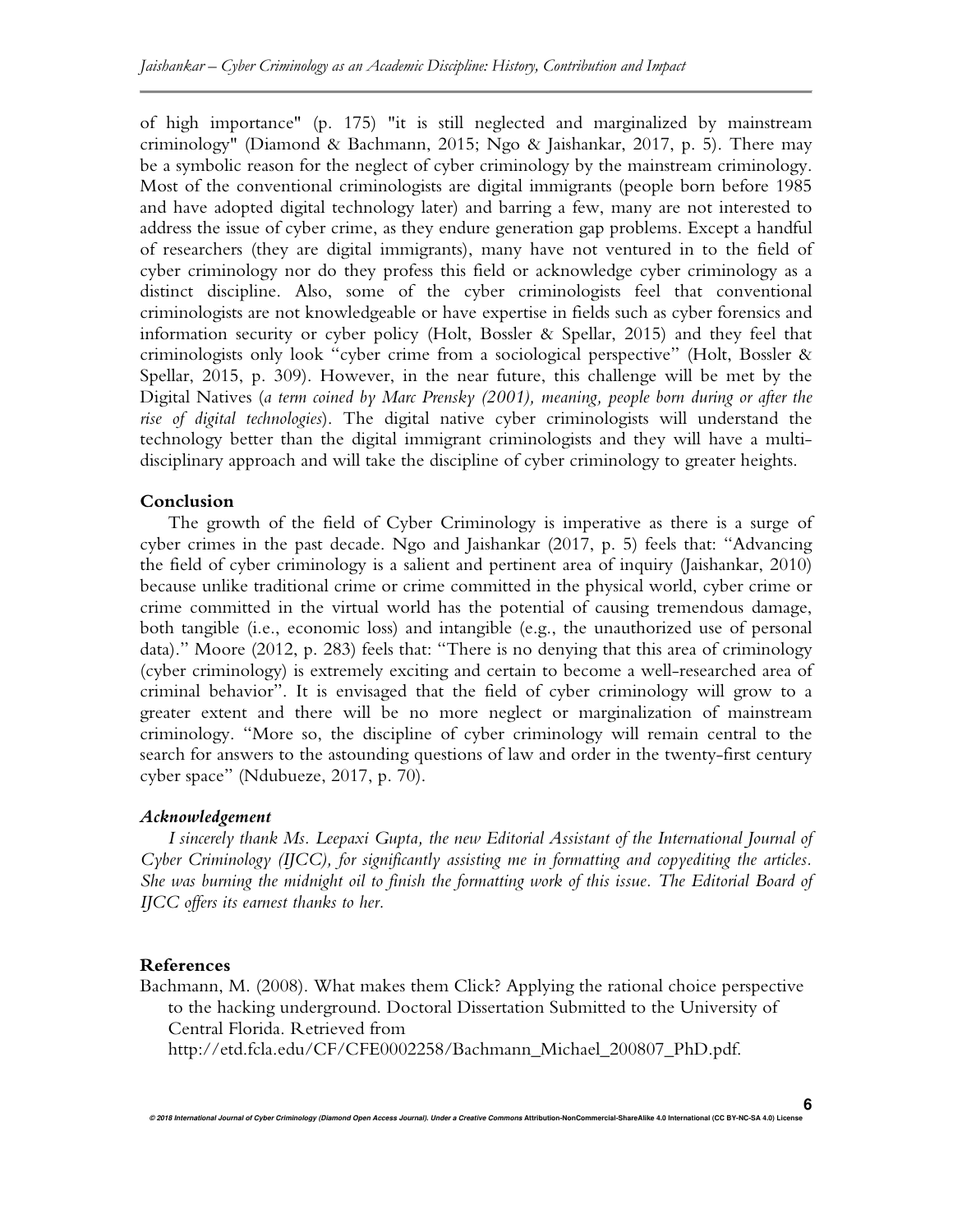

- Choi, K. S. (2015). *Cybercriminology and Digital Investigation*. El Paso, Texas: LFB Scholarly Publishing LLC.
- Diamond, A., & Bachmann, M. (2015). Out of the beta phase: Obstacles, challenges, and promising paths in the study of cyber criminology. *International Journal of Cyber Criminology, 9*, 24-34.
- França, L. A. (2018). Cyber-Criminologies. In P. Carlen and L. A. França, (Eds.), *Alternative Criminologies*. Abington, Oxford, UK: Routledge.
- Halder, D., & Jaishankar, K. (2015). Irrational Coping Theory and Positive Criminology: A Frame Work to Protect Victims of Cyber Crime. In N. Ronel and D. Segev (eds.), *Positive Criminology* (pp.276 -291). Abingdon, Oxon: Routledge. ISBN 978-0-415- 74856-8.
- Holt, T. J., & Bossler, A. M. (2014). An assessment of the current state of cyber crime scholarship. *Deviant Behavior, 35,* 20–40. doi:10.1080/01639625.2013.822209
- Holt, T., & Bossler, A. M. (2016). *Cyber crime in Progress: Theory and Prevention of Technology-enabled Offenses*. Abingdon, Oxon: Routledge.
- Holt, T., Bossler, A. M., & Spellar, S. K. (2015). *Cyber crime and Digital Forensics*. Abingdon, Oxon: Routledge.
- Jahankhani, H. (Ed.) (2018). *Cyber Criminology*. Springer Nature Switzerland AG: Springer International Publishing.
- Jaishankar K., (2008). Space transition theory of cyber crimes. In F. Schmallager and M. Pittaro (Eds.), *Crimes of the Internet* (pp. 283-301). Upper Saddle River, NJ: Prentice Hall.
- Jaishankar, K. (2007a). Cyber criminology: Evolving a novel discipline with a new journal. *International Journal of Cyber Criminology, 1(*1), 1–6.
- Jaishankar, K. (2007b). Establishing a theory of cyber crimes. *International Journal of Cyber Criminology, 1*(2), 7-9.
- Jaishankar, K. (2010). The Future of Cyber Criminology: Challenges and Opportunities. *International Journal of Cyber Criminology*, *4*(1&2), 26–31.
- Jaishankar, K. (2011a). Epilogue: Raising the Human Spirit and Restoring Order in the Information Super Highway. In: P. Madhava Soma Sundaram, & Syed Umarhathab. (Ed.), Cyber Crime and Digital Disorder (pp. 149-153). Tirunelveli, India: Publication Division, Manonmaniam Sundaranar University.
- Jaishankar, K. (2011b). Introduction / Conclusion. In K. Jaishankar (Ed.), *Cyber criminology: Exploring Internet crimes and criminal behavior* (pp. xxvii–xxxv and pp. 411- 414). Boca Raton, FL: CRC Press.
- Jaishankar, K. (2015). *"Cyber crime Victimization: New Wine into Old Wineskins?"*, Keynote Speech at the 15th World Society of Victimology Symposium, July 5-9, 2015, at Perth, Australia, organized by Victim Support, Angelhands Inc. and supported by Australian Institute of Criminology.
- Jaishankar, K., & Halder, D. (Forthcoming). *Cyber Victimology: Decoding Cyber Crime Victimization*. London: Routledge. ISBN: 978-14-987848-9-4.
- Kshetri, N. (2013). *Cybercrime and cybersecurity in the global south*. New York, NY: Palgrave MacMillan Publishers.
- LaGuardia, C. (2016). Review of International Journal of Cyber Criminology. Retrieved from http://www.proquest.com/blog/mfl/2016/International-Journal-of-Cyber-Criminology.html.

**© 2018 International Journal of Cyber Criminology (Diamond Open Access Journal). Under a Creative Commons Attribution-NonCommercial-ShareAlike 4.0 International (CC BY-NC-SA 4.0) License 7**